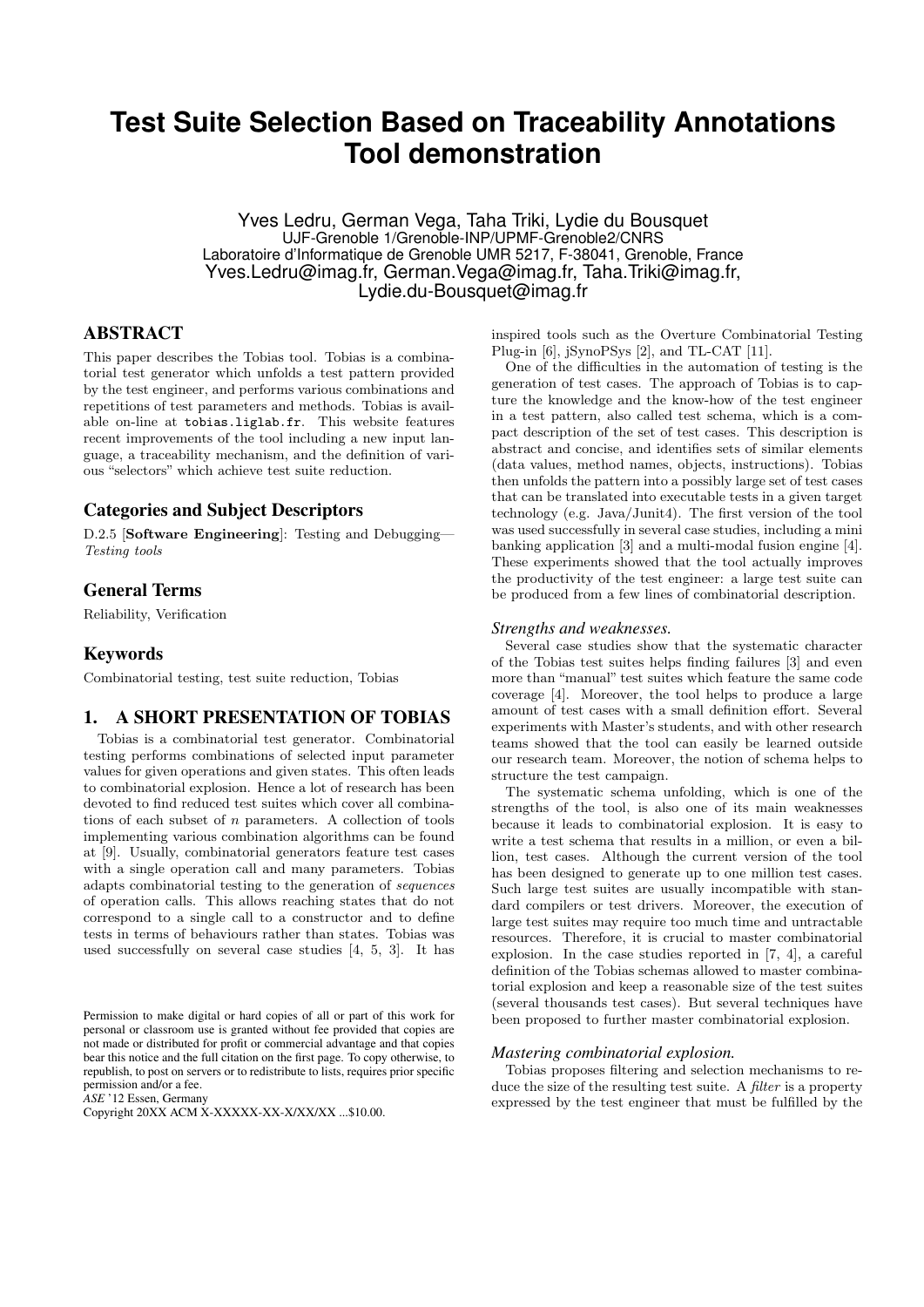test cases of the test suite. Such a filter should be expressed as a boolean function over the text of the test case, or over its syntax tree. Filters provide an easy way to master the size of a test suite. But, it is the responsibility of the test engineer to design a Boolean function which reduces the size of the test suite while still keeping interesting test cases.

Tobias selectors provide a second way to reduce the size of a test suite. While a filter takes a single test case as argument, a selector takes the whole test suite as argument, and returns a subset of the test suite satisfying a given criterion. Simple selectors use random sampling techniques. More complex ones exploit the code of the test cases, or could even connect to the code or the specification of the system under test to measure some coverage.

Other techniques to master combinatorial explosion require to execute test cases [8], or to simulate them on a model [10]. These techniques are very efficient to rule out of the resulting test suite a large number of test cases which fail to meet predefined conditions or behaviours.

#### *Recent evolutions of Tobias.*

Tobias was demonstrated at ASE'07 [7]. This year's demo will focus on recent evolutions of the tool.

- The tool can now be accessed on-line at the following url: http://tobias.liglab.fr/
- Traceability annotations can now be added to the Tobias input file and are propagated to the output files.
- New selectors have been designed which perform various test suite reductions, including reduction based on traceability annotations.

This article will now briefly review these three advances and illustrate them on a simple vending machine example.

#### 2. THE TOBIAS WEB SITE

Fig. 1 gives the main page of the Tobias web site<sup>1</sup>. The user of the web site must provide his email address, select the format of the input and output files, and upload a Tobias input file. The web site processes the file, which may result in several output files. These are grouped in a zip file, whose url is sent by email to the user. The user can then retrieve the zip file at the given url. The zip file is kept on the web site for a limited time.

The input file may be expressed in two languages. TSLT (Test Schema Language for Tobias) is a new input language for Tobias. The language is textual, compact and includes much of the Java syntax. It focuses on the most frequently used constructs of Tobias. As shown in Fig. 2, TSLT is a preprocessor for the input syntax of Tobias, expressed in XML. The XML syntax of Tobias, named INTOB, includes additional constructs (e.g. filters), but focuses on the abstract syntax of the Tobias schemas, without syntactic sugar, which makes it more difficult to use.

The TSLT or INTOB file is processed by Tobias which generates one or several test suites, stored in XML files. These XML files are translated in a target technology using XSL translators. Currently, target technologies include JUnit (versions 3 and 4), potentially adapted for a JML oracle.

The on-line version of Tobias ensures that the most recent version of the tool is available to its users. Still, it suffers **TOBIAS: a tool for combinatorial testing** 

|                                         |                                                                                                                           |                                                                                |                                          | consequently could call material                                           |
|-----------------------------------------|---------------------------------------------------------------------------------------------------------------------------|--------------------------------------------------------------------------------|------------------------------------------|----------------------------------------------------------------------------|
| Combinatorial Testing Top               | Welcome to the Tobias On-Line page<br>Upload your file<br>Email:<br>Select the input file on your computer :<br>Parcourir |                                                                                |                                          |                                                                            |
| Home                                    |                                                                                                                           |                                                                                |                                          |                                                                            |
| Documentation                           | <b>Input Format</b>                                                                                                       | <b>Output Format</b>                                                           | Captcha                                  |                                                                            |
| <b>Publications</b><br>Acknowledgements | $\odot$ TSLT<br>O INTOB                                                                                                   | $\odot$ JUnit<br>$\bullet$ $\blacksquare$ JUnit 4<br>$\bullet$ DJML<br>$O$ OTB | fervir                                   | ROCAPTCHA <sup>11</sup><br>$\frac{1}{\alpha}$<br>stop spam.<br>read books. |
|                                         | I I have read and I accept the Conditions of Use                                                                          |                                                                                |                                          |                                                                            |
|                                         | Upload                                                                                                                    |                                                                                |                                          |                                                                            |
|                                         |                                                                                                                           | G                                                                              | yose.<br>Nvers <sub>ide</sub><br>GRENOSO |                                                                            |

Figure 1: Main page of the Tobias Web site



Figure 2: Main steps of test generation

some limitations, compared to the full executable. These limitations are motivated by obvious security reasons.

- The sizes of the input and output files are limited, in order to avoid saturation of the server's disk space.
- The user cannot upload his own filters and selectors, which would allow him to execute arbitrary code on the server. A choice of general purpose selectors is available instead.

### 3. ILLUSTRATIVE EXAMPLE

#### *Chocolate vending machine.*

In order to illustrate the use of Tobias, we consider a classical vending machine example, expressed in Java by J. Offutt<sup>2</sup>. This Java class includes the following methods. Method addChoc refills the vending machine with one chocolate. The machine stores up to 10 chocolates. Method coin (Fig. 3) inputs a coin into the machine. The machine only accepts three kinds of coins: dimes (10 cents), quarters (25 cents) and dollars (100 cents). The other kinds of coins are ignored. The machine accepts valid coins unless the amount exceeds the price of one chocolate (90 cents). Additional coins are ignored. Finally, getChoc (Fig. 4) checks that there is a sufficient amount of coins, and that the machine stores at least one chocolate. It returns the change, and stores the delivered chocolate in the input object.

#### *A first schema.*

Group AddTwoCoins shows a first Tobias pattern.

 $1$ http://tobias.liglab.fr/

 $^{2}$ http://cs.gmu.edu/~offutt/softwaretest/

ms-level-syllabus/assigns/vendingMachine.java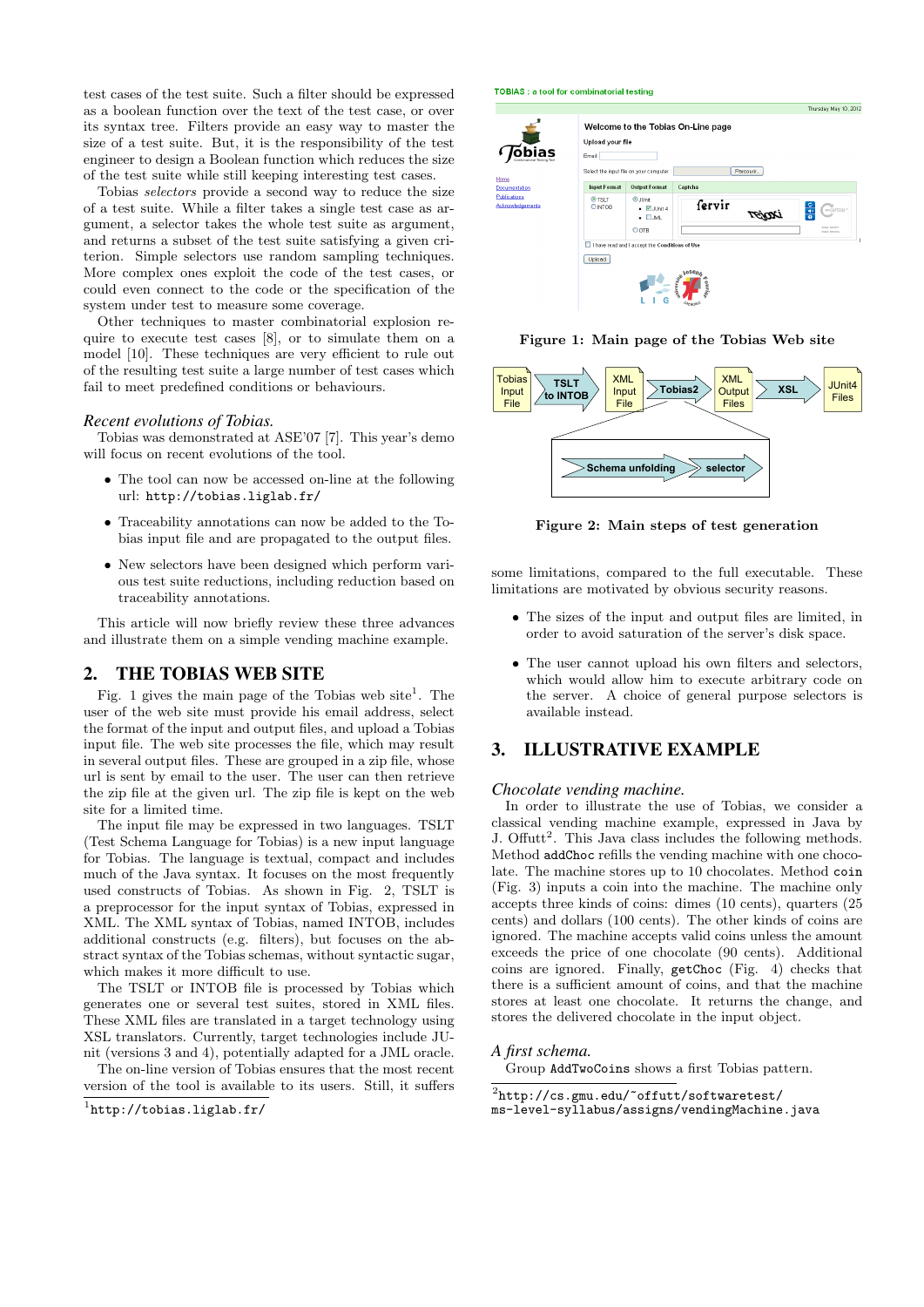

Figure 3: Coverage of the Coin Method by schema strictRobustness buyChoc

```
group AddTwoCoins[us=true] {
  VendingMachine vm = new VendingMachine();
  vm.coin([10,20,25,50,100,200]){2}; }
```
This pattern creates a new vending machine object, and calls the coin method twice. The pattern expresses a set of possible values for the parameter of coin. This set is expressed as a list of integers, between square brackets. In this pattern, the test engineer has chosen a mix of valid and invalid coins. The coin method will be called twice, as expressed by {2}.

Tobias unfolds this compact description into 36 test cases, corresponding to two successive calls to coin with all possible combinations of the input parameters. Here is one of these test cases:

```
@Test
```

```
public void testSequence_17() {
 VendingMachine vm = new VendingMachine() ;
  vm.coin(25)vm.coin(100) ; }
```
Such a test case actually corresponds to a test input. It should be combined with some oracle technology. In the past we have used JML executable assertions as oracle [3]. It is also possible to include some JUnit assert statements.

In order to evaluate how the generated test suite covers the program under test, we used the eclipse plug-in of  $\text{EMMA}^3$ , a structural coverage measurement tool. This tool shows that the 36 test cases of AddTwoCoins cover 100% of the code of the coin method. They cover valid and invalid coins, and the case where an excessive amount of valid coins is provided.

The AddTwoCoins pattern shows that Tobias allows to express a large number of tests in a compact description. It is easy to increase the number of values, and the number of iterations of the coin method, and so produce hundreds, thousands or even millions of test cases.

## 4. TRACEABILITY ANNOTATIONS

Tobias can also use structured test patterns. In AddTwoCoins, the parameters of coin correspond to both valid and invalid coins. Tobias allows to distinguish valid and invalid coins in specific groups, then to merge these into a single group, Coins, used in the AddTwoCoins pattern.

```
group validCoins { values = [10,25,100]; }
group invalidCoins { values = [20,50,200]; }
group Coins { values = [@validCoins, @invalidCoins]; }
```

```
group AddTwoCoins[us=true] {
  VendingMachine vm = new VendingMachine();
  vm.coin(@Coins){2}; }
```

```
^3http://www.eclemma.org/
```
This definition is less compact but more structured than the previous one, and it generates the same 36 test cases. Unfortunately, the resulting test suite does not reflect the structure of the initial pattern. All tests are mixed, without distinction between valid and invalid coins.

This has motivated the definition of annotations in Tobias. Each group may be associated to one or several annotations, named "headers", which feature pairs of attribute names and values. These headers are propagated to the output of Tobias where each test case is associated to comments tracing which groups have contributed to the test case.

```
groupheader {testCategory = #NominalValues#}
group validCoins { values = [10,25,100]; }
groupheader {testCategory = #RobustnessValues#}
group invalidCoins { values = [20,50,200]; }
```
For example, valid coins are tagged as "NominalValues", and invalid ones as "RobustnessValues". These two tags are propagated to the following test case, which uses valid (10 cents) and invalid (50 cents) values.

```
@Test
public void testSequence_5() {
/* // testCategory == NominalValues
   // testCategory == RobustnessValues */
   VendingMachine vm = new VendingMachine() ;
   vm.coin(10) ;
   vm.coin(50) ; }
```
Such traceability annotations are useful to characterize the nature of a generated test case. In the next section, we will see how selectors can exploit this information to extract specific test cases from a test suite or reduce the test suite while keeping some diversity in the tests.

# 5. TEST CASE SELECTION

Selectors are applied as the last step of the generation process. They return a subset of the test suite satisfying a given criterion. A variety of selectors have been developed for the on-line version of Tobias.

The random selector randomly chooses  $n$  elements of the testsuite. The randomTree selector performs a random selection which keeps a coverage of the structures of the tests as described in [1]. The periodic selector keeps test cases located at position 1,  $i+1$ ,  $2^*i+1$ ,.... These three selectors take as parameter the number of elements of the reduced test suite. Of course, they have a poor understanding of the semantics of the test suite.

The testCategory selector exploits the values of the test-Category annotations. Depending on its input parameter,



Figure 4: Coverage of the getChoc Method by schema strictRobustness buyChoc